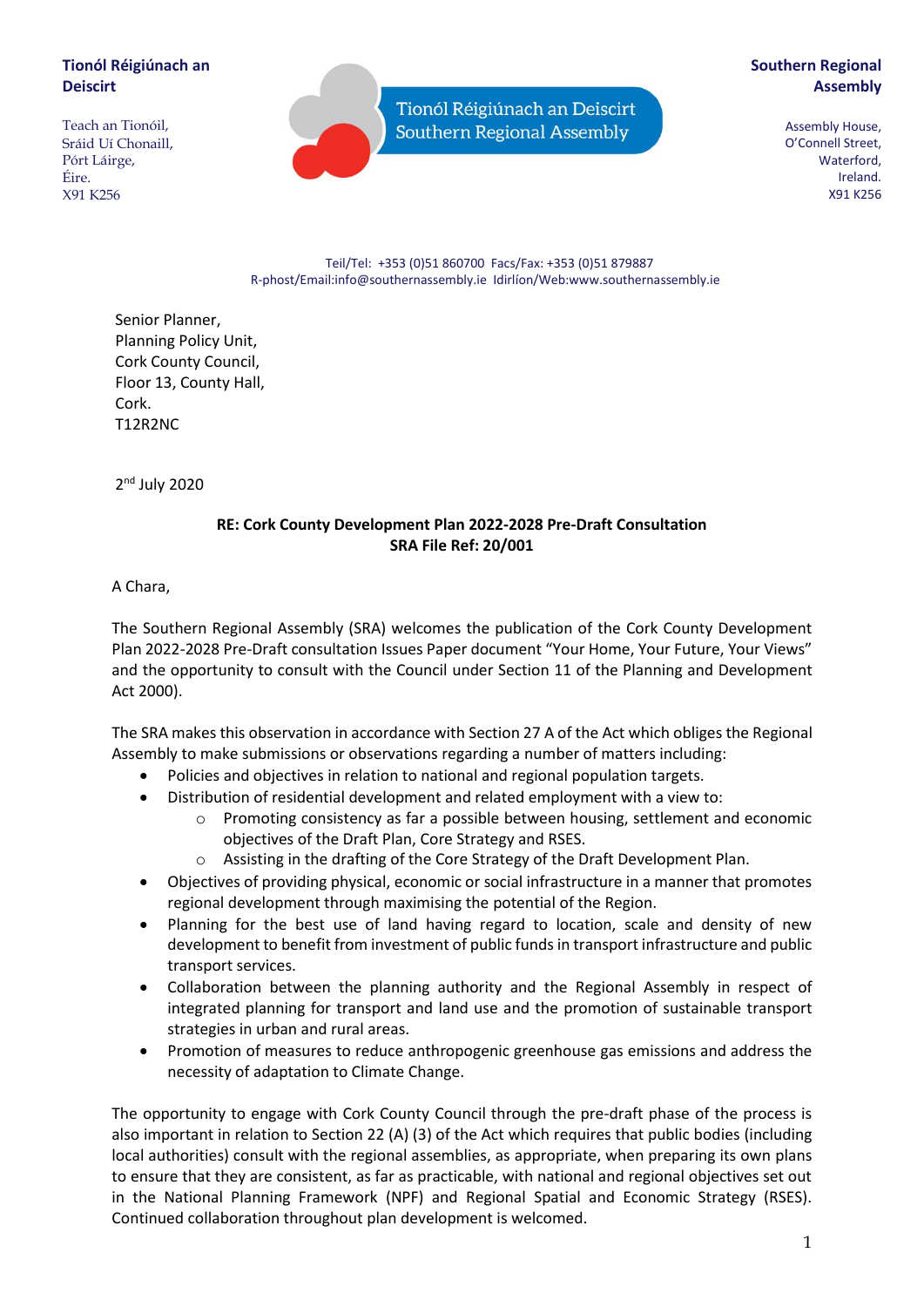Both the RSES and Cork Metropolitan Area Strategic Plan (MASP) were made on the 31<sup>st</sup> January 2020.

# **1.0 Overall Observation**

The SRA highly commends the approach taken by the Council through the publication of "Your Home, Your Future, Your Views". The SRA commend the quality of the publication and use of infographics to communicate key issues in this regard. The issues and potential direction for change are clearly set through the publication of background papers online, to engage with the public and stakeholders on the direction for the next development plan. The availability of empirical data and analysis through the background papers is commendable. It facilitates data sharing and good practice exchange between stakeholders to assist policy making and implementation to resolve shared complex challenges. The SRA note the Urban Capacity Analysis as an example of a proactive initiative. The consolidation of processes amalgamating separate County Development Plan, Development Plans for Town Council Towns and Municipal District Local Area Plans is welcomed.

At this stage of the process, the SRA intend to outline high level points. Appendix 1 provides a summary of some of the key Regional Policy Objectives (RPOs) that support the themes raised in the Issues Paper.

It is advised to consult the final published RSES as of 31<sup>st</sup> January 2020, which may post-date the preparation of content across some background papers and which incorporates strengthened narrative under themes addressed in the pre-draft consultation.

The final RSES and Cork MASP is available through the following link:

# *http://www.southernassembly.ie/regional-planning/regional-spatial-and-economic-strategy*

# **2.0 Ensuring Consistency with the RSES**

Under Section 10 (1 A) of the Act, the development plan shall include a core strategy which shows that its development objectives are consistent, as far as practicable, with national and regional development objectives set out in the National Planning Framework, the RSES and with specific planning policy requirements specified in guidelines under subsection (1) of section 28. The following key areas are identified for attention.

Chapter 2 sets out the Strategic Vision and Strategy for the RSES. Section 2.2 The Strategy and the associated Strategy Statements and Key Enablers are particularly relevant including in the context of securing funding sources for the delivery of the Development Plan. The Strategy Statements, Regional Policy Objectives (RPO's) and MASP Objectives are aligned to the National Strategic Outcomes of the NPF.

Chapter 3 references the settlement strategy and I refer in particular to Section 3.2 (Sustainable Place Framework) and Section 3.3 – A Tailored approach and the settlement typology set out in Table 3.2 including:

- 1. Cork MASP Section 3.4,
- 2. Key Towns Mallow and Clonakilty Section 3.5
- 3. Towns and Villages Section 3.6
- 4. Rural Areas Section 3.7, and
- 5. Networks Section 3.8.

The Core Strategy should reflect NPF and RSES priorities by positioning the Metropolitan Area as a primary driver for economic and population growth in the Southern Region, supported in turn by the Region's network of Key Towns.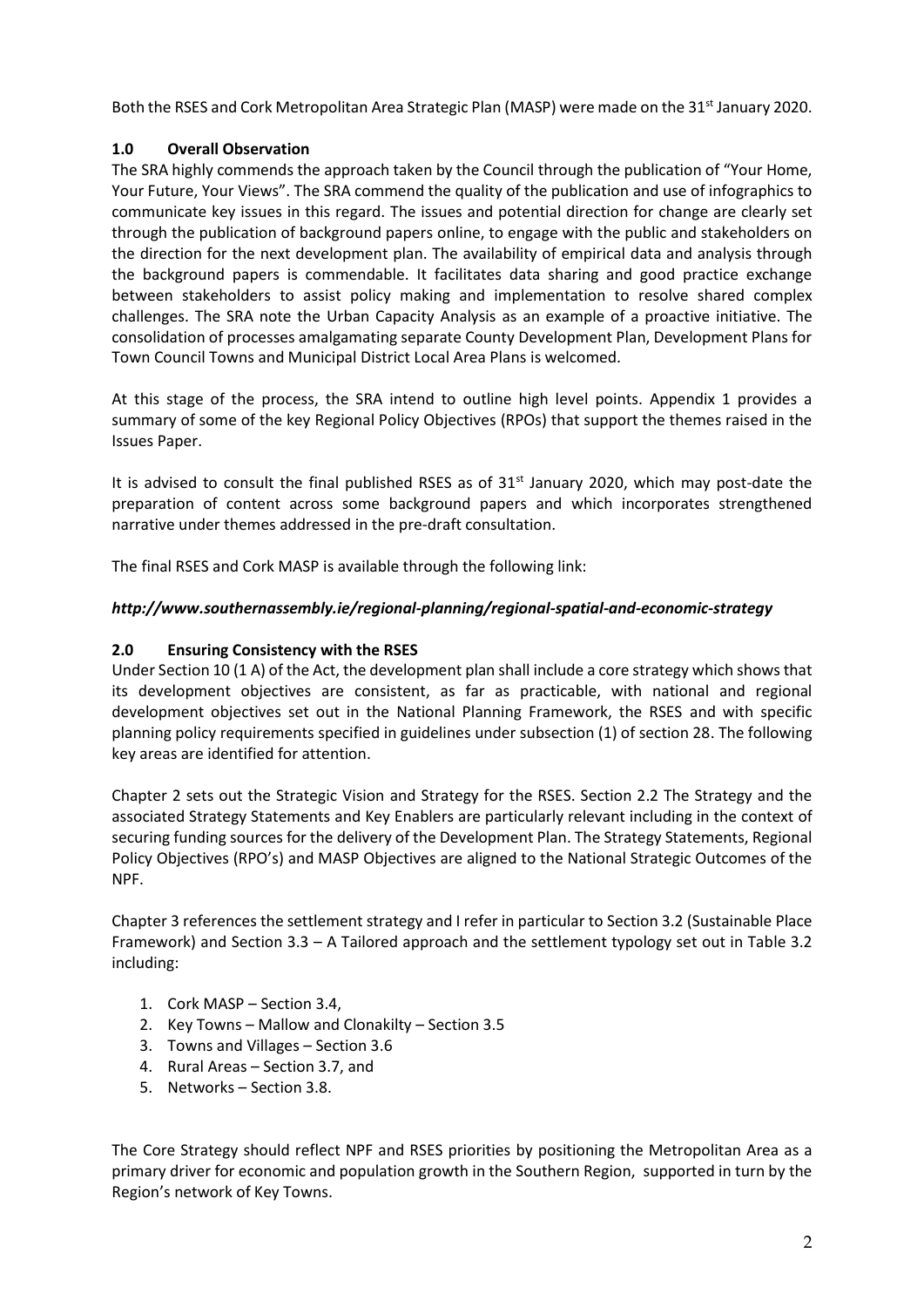In setting priorities for the metropolitan area, RSES objectives seek active land management initiatives to deliver consolidation of existing settlements and compact growth in the metropolitan area. The distribution of future growth aligned with the principles of integrated land use and transport planning and the Cork Metropolitan Area Transport Strategy (CMATS) is required under RSES Chapter 6 (Connectivity) and Cork MASP Objectives (refer to Appendix 1).

Local Authority initiatives to deliver infrastructure led development and retrofit physical and social infrastructure to improve the quality of life for existing communities in metropolitan towns are also supported by RSES and Cork MASP objectives.

Monard SDZ is identified as a key growth enabler for the Cork Metropolitan Area in both the NPF and Cork MASP as a planned rail based metropolitan town. RSES support for infrastructure packages to service Monard are included under Section 7.3 of the Cork MASP.

The Key Towns (Mallow RPO 19 & Clonakilty RPO 23) play a critical role in underpinning the RSES and ensuring a consolidated spread of growth beyond the cities to the sub-regional level. While Local Authorities are supported in targeting growth of more than 30% in Key Towns subject to capacity analysis, it is important to note that the nature, scale and phasing of growth of each Key Town will be determined by Local Authorities through the Core Strategy.

Through the RSES, Irish Water (IW) Investment Plans must align with the objectives and settlement strategy of the RSES and assist the strategic role played by Key Towns. Collaboration is required between IW and Local Authorities to agree phasing, water and waste water services to accommodate growth in a phased, sustainable manner.

Subject to capacity analysis, RSES Section 3.5 states that some Key Towns may justify significant growth while others may place a greater emphasis on strengthened services, facilities and economic roles.

Regarding RPO 23 Clonakilty and Table 3.3 Key Towns, the Development Plan needs to address the special circumstances of Clonakilty as one of the Region's smaller scaled Key Towns but possessing an important employment and service function for a wide, coastal and peripheral hinterland with scope for economic collaboration across a number of other West Cork Settlements on the N71 Corridor (Skibbereen and Bantry).

After the Cork Metropolitan Area and Key Towns, the distribution of growth across the County's other towns, villages and rural areas is a matter for the Development Plan to address. The RSES does however seek prioritisation (see Section 3.6 Towns and Villages) in the growth allocation for settlements informed by guiding principles as set out under RSES Section 3.3. A Tailored Approach. These principles include:

- Existing scale of population, track record of performance, ambition and scope to leverage investment.
- Rate and pace of past development and extent to which there are outstanding requirements for infrastructure and amenities.
- Scale of employment provision, jobs to resident workers ratios and net commuter flows.
- An evidence base on the availability and deliverability of lands within existing built up footprints in the lifetime of the Development Plan (compliance with NPO 72 of the NPF).
- Extent of local services and amenities provided.
- Extent of sustainable modes of travel that can be encouraged.
- Accessibility and influence in a regional and sub-regional context.
- Accessibility as a service centre for remote and long-distance rural hinterlands.
- Environmental and infrastructure constraints.
- The appropriate density and scale of development relative to the settlement and location.
- Need for attractive, alternative options to rural housing within smaller towns and villages.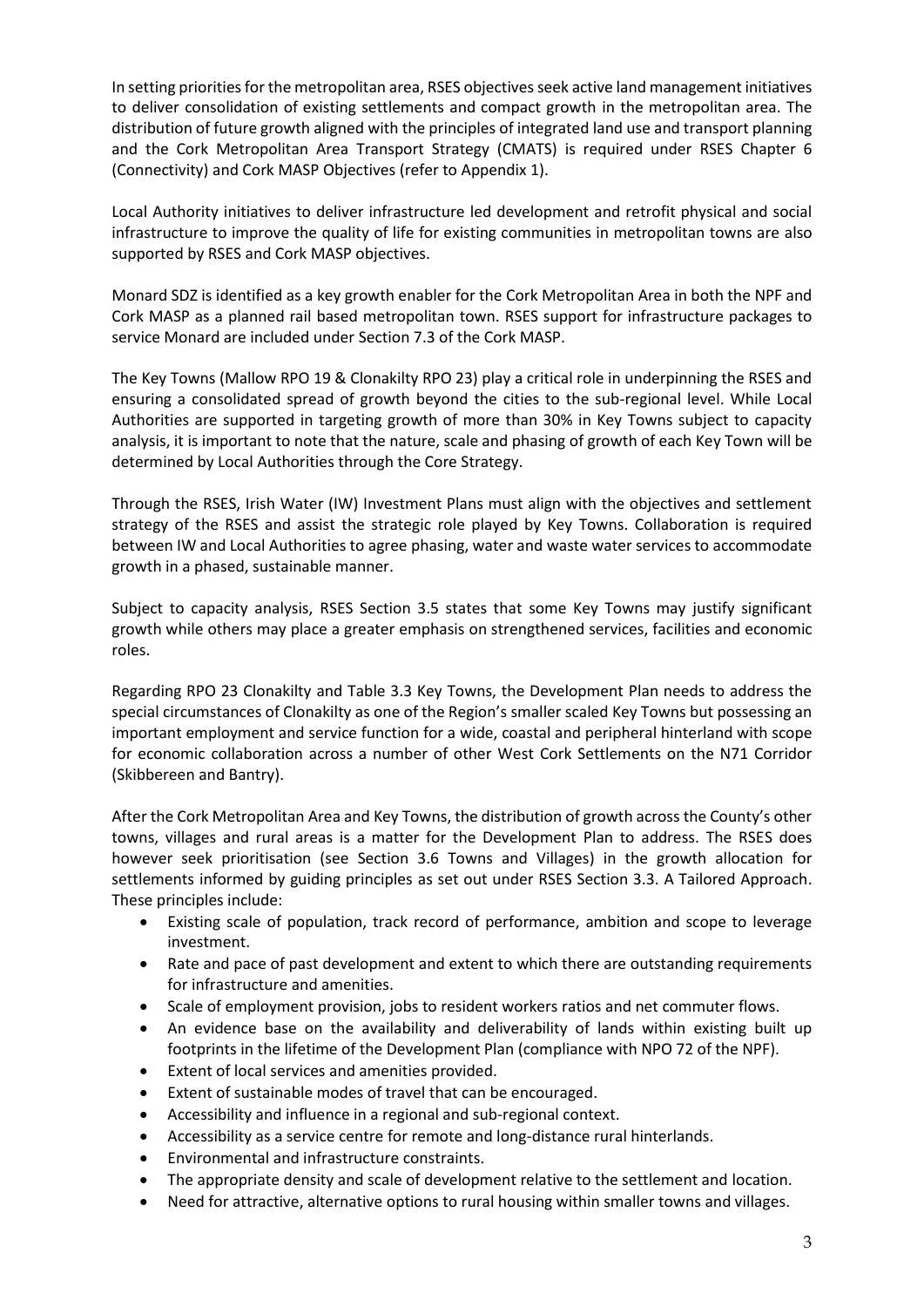In addition, RPO 3 and RPO 26 refer to the need to 'identify settlements which can play a role at a sub-regional level to drive the development of their areas'.

The RSES strongly supports the development of our rural areas, and Chapter 3 recognises the decline of population and services in many villages and rural areas as a problem of strategic national and regional importance and acknowledges the need for investment in towns and villages to reverse decline and attract population and enterprise growth. Initiatives supported by the RSES to assist renewal include:

- New homes in small towns and villages initiatives.
- Investment in town and village renewal initiatives to improve services and livability to attract population and enterprise growth.
- Coordination between Local Authorities, Irish Water and other stakeholders to deliver investment in water and wastewater treatment services (including Green infrastructure solutions).

The importance of our rural areas is highlighted throughout the RSES including for example rural economic development (see Section 4.5), and rural connectivity (see Section 6.3 RPOs 158 and 172).

The Draft Plan will need to demonstrate priorities based on the above RSES requirements and principles. In setting out the Development Plan Core Strategy to 2028, adherence to NPO 72 (a) to 72 (c) will be required to differentiate between zoned land that is serviced and zoned land that is serviceable within the life of the plan. When considering zoning lands that require investment in service infrastructure, planning authorities are required to include the reasonable cost estimates of delivering required services at both the draft and final plan stages.

## **3.0 Networks for Collaboration**

The RSES identifies the economic role played by smaller scaled settlements for their surrounding rural hinterlands and the opportunities for sharing assets and opportunities(see RPOs 28-30 ) between different settlements to drive rural economic growth.

In Cork, examples identified include a North Cork Agri-Tech Network and a West Cork Marine Network. Background Paper 6 has referenced the role of these networks for the County's economic hierarchy. The SRA support initiatives through the Development Plan to harness the potential of such networks.

## **4.0 Placemaking**

A strong emphasis is demonstrated in the Issues Paper and Background Papers on placemaking for both spatial and economic growth. This is strongly supported for the Development Plan and aligns with the Sustainable Place Framework of the RSES (RPO 31).

The growth of compact settlements must be in tandem with infrastructure and facilities that enhances the unique identity and quality of life offer of different places. The need for closer alignment between where people live and work is strongly signaled by the Issues Paper and fully supported by RSES objectives.

Successful placemaking will require sustainable higher densities in our towns and villages to increase activity, support local services and support sustainable mobility.

The RSES supports 10 Minute Towns as a concept whereby a range of community facilities and services are accessible in short walking and cycling timeframes from homes or are accessible by high quality public transport services by connecting people to larger scaled settlements delivering these services. Our urban communities will need sufficient densities to realise the potential of a 10-Minute Town and it's benefits for placemaking.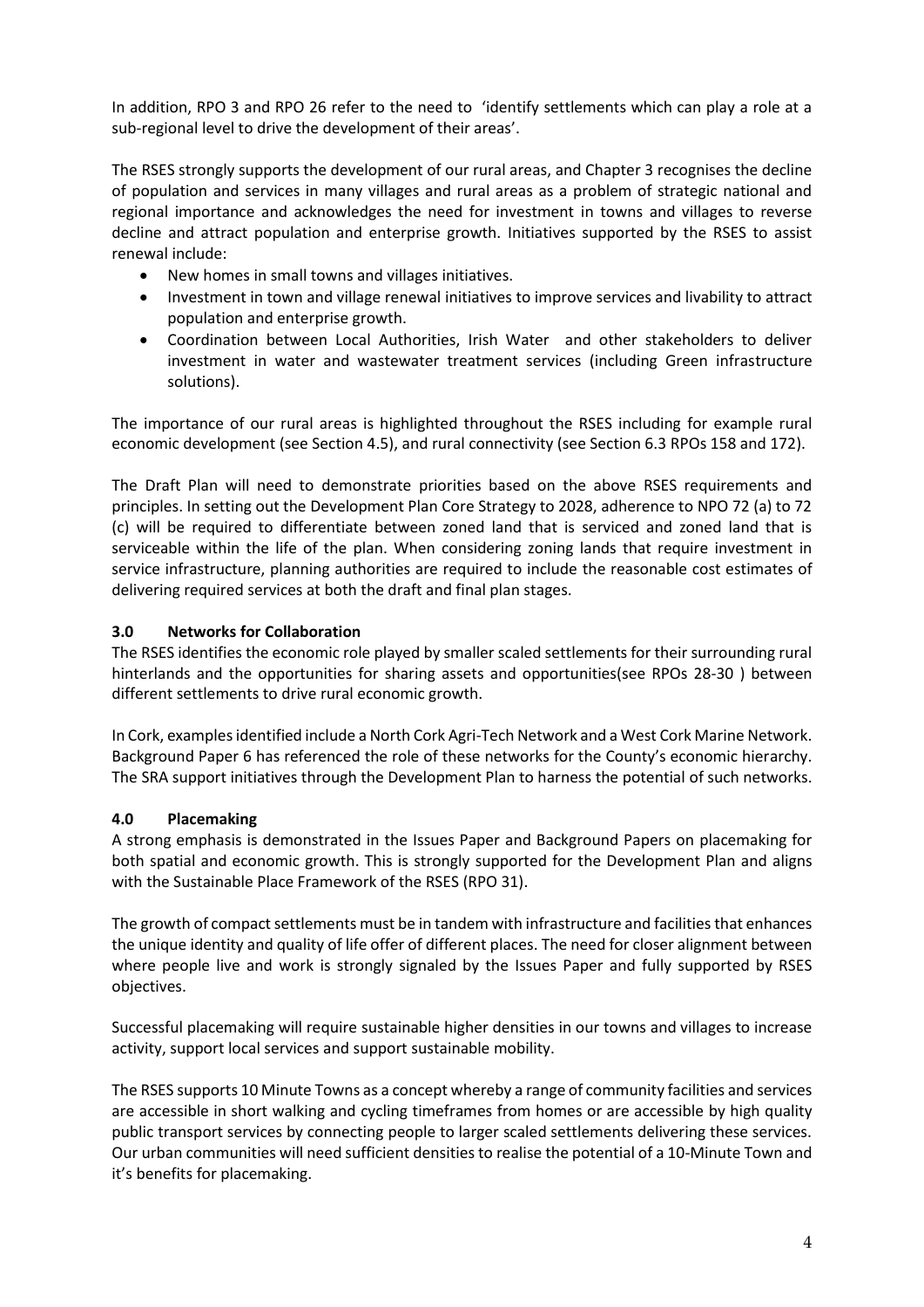The Issues Paper and Background Paper 8 Transport and Mobility identifies the importance of such concepts. A strong emphasis on such initiatives in the Development Plan will be supported by RSES under:

- Section 3.9 Placemaking
- RPOs under Chapter 6 Connectivity
- Chapter 7 Quality of Life, RPO 176 "10-Minute City and Town Concepts".

The SRA are a partner region in the EU Interreg Europe MATCH-UP project which aims to aims to achieve significant improvements of modal interchange to foster low-carbon urban mobility. An outcome from the project is to set a framework of good practice to implement 10 Minute Town concepts successfully across Key Towns and other settlements in the Region. There are opportunities for settlements in County Cork to be leaders of good practice in our Region for sustainable 10-Minute Town concepts. The important role of Local Transport Plans to help achieve this is noted below in comments for Transport and Mobility.

## **5.0 Economy and a Smart Region**

Aligning the drivers for economic growth with principles of the RSES settlement strategy is welcomed. Opportunities for economic growth across our Region will be achieved by supporting synergies between talent and place, building on identified assets to strengthen enterprise ecosystems and provide quality jobs, re-intensifying employment in existing urban areas, complemented by strategic employment growth in the right locations and diversifying local and rural economies.

Background Paper 6 reflects three out of five key principles that underline the RSES economic strategy (Smart Specialisation, Clustering and Placemaking for Enterprise Development). It is important the Development Plan's economic policies also integrate Knowledge Diffusion (RSES supports a Learning Region, developing skills, talent and access to life-long learning ) and Capacity Building (capacity to bid for funding and to respond to emerging challenges) to secure greater economic resilience across our Region.

As the RSES marries spatial planning and economics, there is a strong emphasis on placemaking for enterprise development i.e. creating attractive places to attract skills and talent. The emphasis on placemaking for enterprise growth in the Issues Paper is supported and should be further developed in the Development Plan. To implement placemaking initiatives, bidding capacity is required to bid for and win competitive funds. Developing this capacity is essential in light of competitive funds available under Project Ireland 2040.

Strengthened connectivity across the region (digital and transportation, especially with a focus on the efficient movement of freight) will enable interaction between regional economic drivers. This includes collaboration across the cities and metropolitan areas, the Atlantic Economic Corridor, Key Towns and our network of towns and villages in addition to efficient freight movement between ports and airports (essential for an island open market economy). RSES Chapter 4 A Strong Economy and Chapter 6 Connectivity both address the importance of digital and transport connectivity to underpin the Region's economic drivers.

The theme of rural innovation is strongly supported in the RSES. The RSES supports diversity, innovation and a network of viable rural towns, villages and rural areas to ensure economic resilience and job creation. RSES Section 4.5 cites good practice examples for our Region of rural innovation in Cork including the Council's network of E-Centres, Ludgate Hub and the Teagasc Moorepark Research and Innovation Centre.

Digital infrastructure and smart technologies are critical enablers for economic and social revitalisation. A Smart Region, embedding digital technology across many functions to improve our quality of life, is central to achieving the RSES vision. RSES specifically seeks Smart Cities to be the engines of our Smart Region, where good practices are implemented and extended across our cities, towns, villages and rural areas. Such initiatives will enhance our Region's competitiveness,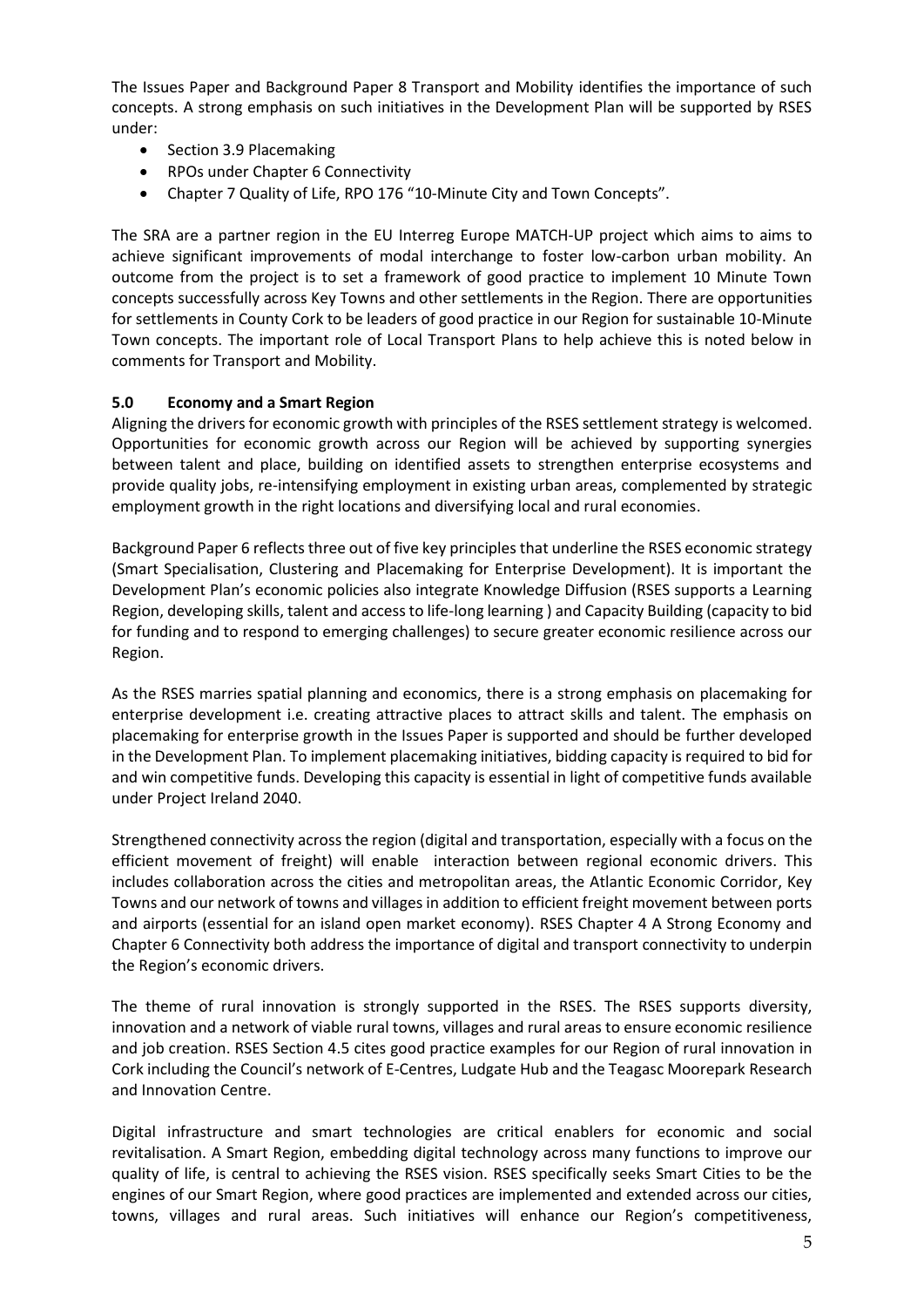attractiveness and economic resilience. Actions arising from Cork County Council's Digital Strategy 2020 and future iterations should be strongly supported through Development Plan policy.

### **6.0 Transport and Mobility**

The Avoid-Shift-Improve emphasis highlighted in the Issues Paper is supported as the focus for the Development Plan's Transport and Mobility policies. RPO 151 "Integration of Landuse and Transport" and RPO 152 "Local Planning Objectives" underpin this approach.

The background papers have indicated a potential distribution of growth to 2040 across the County, approximately 47% of which will be within the Cork Metropolitan Area. Given the level of growth targeted for metropolitan areas and their role as engines of growth at the top of the Region's settlement hierarchy, the distribution of population and employment growth needs to be transport infrastructure led so employment, housing and other services are better integrated and support sustainable travel.

This is identified as a priority for placemaking in the Issues Paper and is equally a priority for the Region. Alignment of land use and transport policy in the metropolitan area with CMATS is a requirement through RPO 164 "Metropolitan Area Transport Strategies", Cork MASP Objective 7 "Integrated Landuse and Transport Planning" and Cork MASP Objective 8 "Key Transport Objectives subject to CMATS".

There is an opportunity for the Development Plan to maximise the benefit of CMATS through phasing growth, delivery of key transport infrastructure, cost benefit analysis and coordinating different transport stakeholders. Alignment of the Development Plan with RSES and CMATS will underpin a transport infrastructure led distribution of growth in the metropolitan area and help achieve the Council's Avoid-Shift-Improve principles.

Infrastructure to promote active travel modes between metropolitan communities is supported and initiatives through a metropolitan open space and recreation strategy (connecting a network of parks and recreation areas across the metropolitan area through walking and cycling) have support under Cork MASP Objective 17. 0. Support for such initiatives are encouraged through the Development Plan.

Examples such as the Midelton to Youghal Greenway and Lee to Sea Greenway are cited in the RSES for regional support but of equal importance from a regional perspective, smaller, cost effective measures to enhance walking and cycling permeability within and between our settlements have RSES support. RPO 174 especially is a strong support for Local Authority policy and actions to improve walking and cycling facilities within and between settlements.

The SRA equally recognise that over half of the NPF/RSES growth to 2040 for Cork is envisaged outside the Cork Metropolitan Area. Successful integration of employment, housing and services with improved transport infrastructure is therefore a priority issue for other settlements with significant growth will be targeted. The SRA support the role of Local Transport Plans to be prepared for Key Towns and other settlements (RPO 157) .

RSES support for intra-regional rural connectivity and improvements to transport networks along the region's national tourism corridors in Chapter 6 are important for Development Plan policy for strengthened rural connectivity. Road based transport is often the only viable mode for rural and peripheral locations. The County Development Plan should ensure investment in road infrastructure is also framed in economic, social, environmental and sustainable transport terms (the opportunity to strengthen rural public transport and bus networks).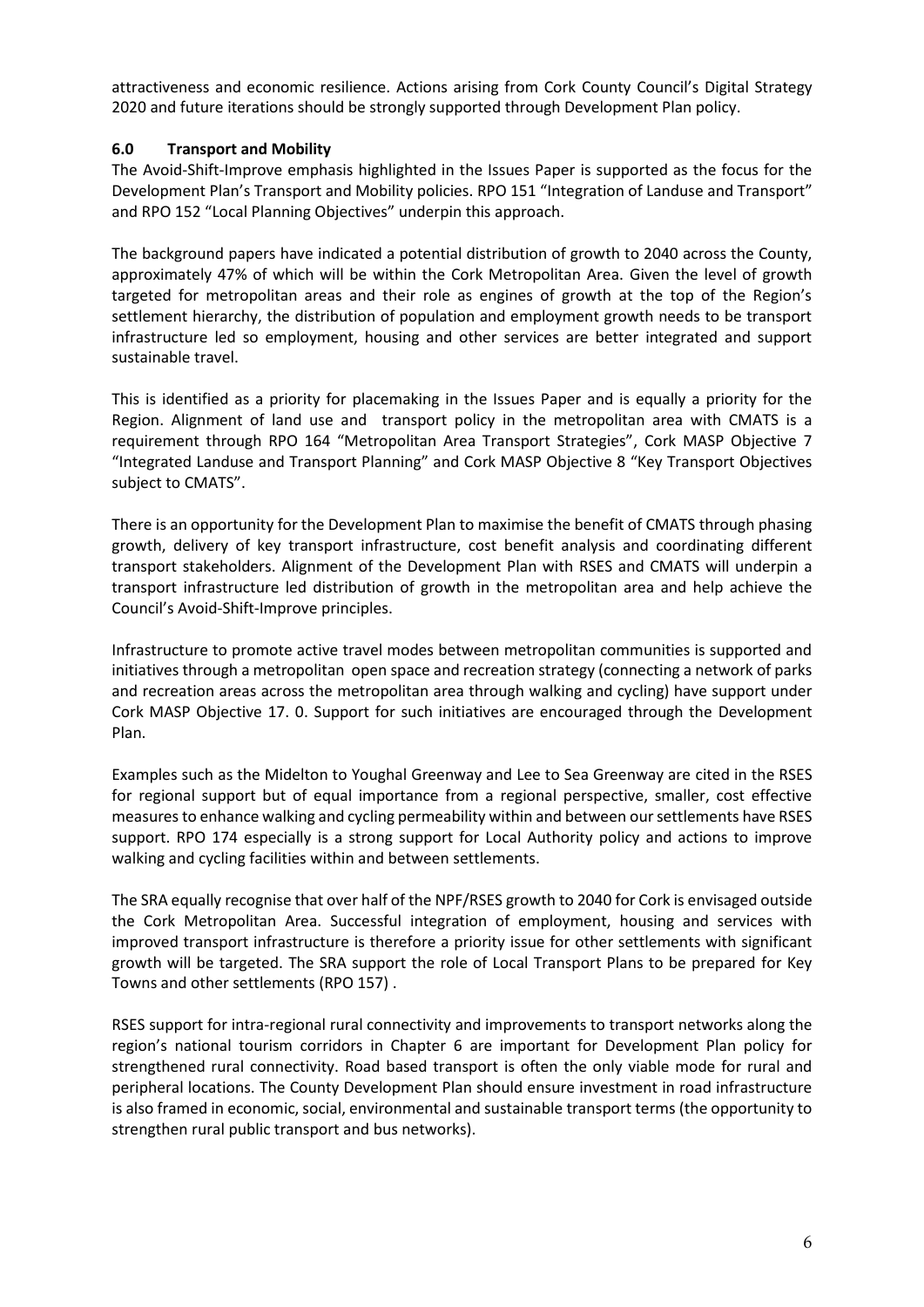# **7.0 Marine**

The opportunities for the Southern Region under the National Marine Planning Framework (NMPF) are significant, with Cork playing a significant role for our Region to be a first mover under Marine Spatial Planning (RPO 78).

The important roles of the Tier 1 Port of Cork as a driver for national and regional economic growth , in addition to Cork's coastal network of Ports of Regional Significance and National Fishing Harbour Centres are supported by RSES objectives.

The important role of the seafood sector, coastal tourism, offshore renewable energy, research driven clusters in Marine ICT and Biotechnology are all assets in Cork that will drive the marine economy of our Region. These sectors will be central to Marine Spatial Planning and revitalising rural, coastal and island communities. RSES Section 4.9.2 Growing the Blue Economy and Section 6.3.4.2 Our Regions Strategic Port and Harbour Assets are important supports to Development Plan policy on marine potential.

Specifically, a Cork Harbour Planning Framework Initiative to be prepared through the coordination of the Local Authorities and key stakeholders is required under RSES objective 79 and Cork MASP Objective 3. Development Plan support to progress this initiative is strongly encouraged to assist a strong role for Cork and the Region in Marine Spatial Planning.

# **8.0 Green Infrastructure**

The SRA welcome the emphasis on green infrastructure and recommend expanding the reference to Green and Blue Infrastructure (GBI) and also Nature-Based Solutions (NBS). GBI should be a key concept of a local authority's Development Plan, informing actions and strategy around economic development and placemaking.

Local authorities are encouraged to collaborate with appropriate stakeholders and infrastructure delivery agencies to seek opportunities to appropriately design, deliver and manage green and blue infrastructure. An example of innovatively using GBI is the consideration of Integrated Constructed Wetlands as alternatives to waste water network connections for settlements with service capacity issues.

The RSES also states that spatial planning can play a significant role in ensuring that the design of developments prevent and reduce diffuse pollution, including the use of Sustainable Drainage Systems (SuDS). Urban Blue Corridors can provide many benefits including: more effective management of urban flood risk; improved access, additional and more useable public open space, and improved biodiversity. The RSES promotes the guidance document, *Planning for Watercourses in the Urban Environment* published by Inland Fisheries Ireland which provides an integrated watercourse protection strategy. Development Plan policies that support these good practices are strongly encouraged.

The SRA will welcome continued engagement with the Local Authority throughout the pre-draft stage to support these concepts through RSES implementation and learnings from the EU Interreg Europe Blue Green City project. The SRA are a partner region on this project and through it, the SRA will seek to disseminate good practices and knowledge to improve GBI policy and improve the integration of GBI infrastructure in projects throughout the Region.

## **9.0 Climate Action**

The direction of change signaled in the Issues Paper and background reports demonstrate that climate actions are central to policy proposals for people and places, economy and employment, transport and mobility inter alia. This is welcomed and should be reinforced in the draft, similar to the approach of the RSES which places a priority on climate change at the outset of the context and vision for the RSES strategy.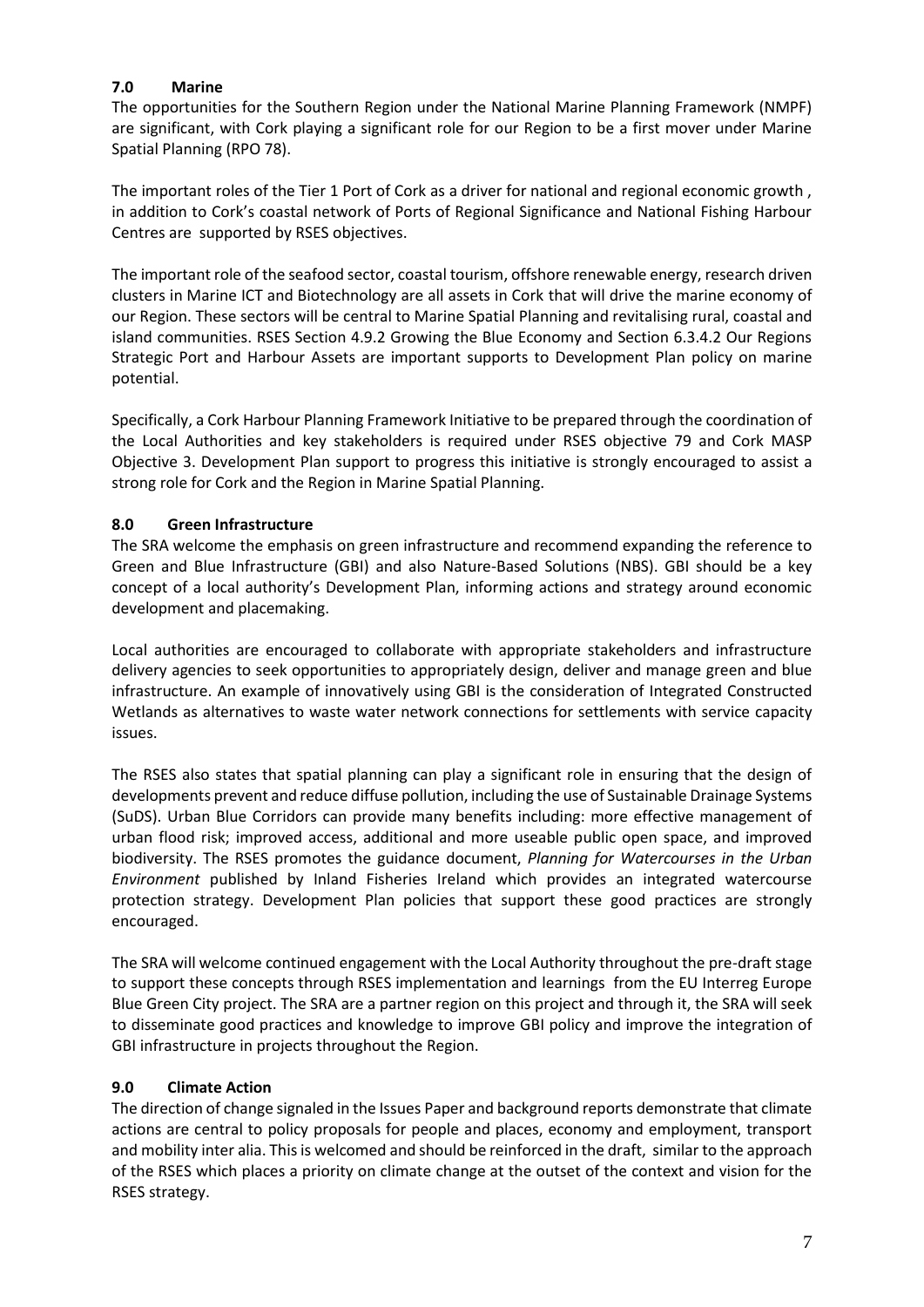In particular, the SRA strongly recommend support for the initiatives of the Climate Action Regional Offices (CAROs). This will align with RSES support to the role of CAROs under RSES Chapter 5 RPO 88 which states it is an objective to ensure effective co-ordination of climate action with the Climate Action Regional Offices and local authorities to implement the Climate Action Plan, National Mitigation Plan and the National Adaptation Framework in the development and implementation of long-term solutions and extensive adaptation measures.

This is a particular strength for Cork as the lead local authority on the Atlantic Seaboard South CARO. The SRA also recommend an emphasis on proposals for smart and innovative approaches to waste management, promotion of the Circular Economy and opportunities in Biomass.

# **10.0 Community**

The SRA welcome the themes addressed and commitment to delivering social infrastructure and highquality services for our existing and changing population profiles. Smart aging initiatives, access for all and support for volunteering and active citizenship are important themes to reflect in Development Plan policy.

Retrofitting high quality infrastructure and services to communities who experienced past high rates of growth, but without corresponding physical and social infrastructure to a high standard, is a priority, especially in the Cork Metropolitan Area. It is a key issue identified in both the NPF and Cork MASP. Chapter 7 RPO 175 "Improving Regional Quality of Life Through Infrastructure Led Planning" seeks to tackle such legacies.

The RSES places a strong emphasis on education, skills development and life-long learning, with recognition of a Learning Region status. This designation builds on the success of Cork and Limerick (expanding to Waterford) as UNESCO Learning Cities and the potential to expand such initiatives to urban and rural centres across our region. Through access to learning for all, enterprise growth, social inclusion and job opportunities for all and quality of life is enhanced. Development Plan policies in support of a Learning Region are encouraged.

## **11.0 Other Comments**

Appendix 1 further aligns the main themes presented by the Issues Paper with specific RSES RPOs to support the preparation of the Draft Development Plan. Support for initiatives under energy, heritage and biodiversity themes, in addition to further RPO's that support the points raised above, are included in Appendix 1.

## **Conclusion**

The SRA welcomes the pre-draft public consultation and commend the Planning and Policy Unit for the robust approach to analysis, evidence base building and publication of background papers that inform the key issues and questions posed in the Issues Paper document "Your Home, Your Future, Your Views".

The SRA supports the direction of change signaled across the main themes of the Issues Paper, which will meet the objectives of the RSES and Cork MASP. Recommendations are provided to assist and strengthen the approach under themes raised and to strengthen alignment between the regional and local tier in the draft plan.

In providing our observations, the SRA have had due regard to Section 27A of the Planning and Development Act 2000 (as amended).

In addition, the SRA welcomes the emphasis, through separate Issues Paper headings which signal a positive direction of change and priorities under the next Development Plan to enhance place making and quality of life in the County and Region which will attract people, jobs and visitors.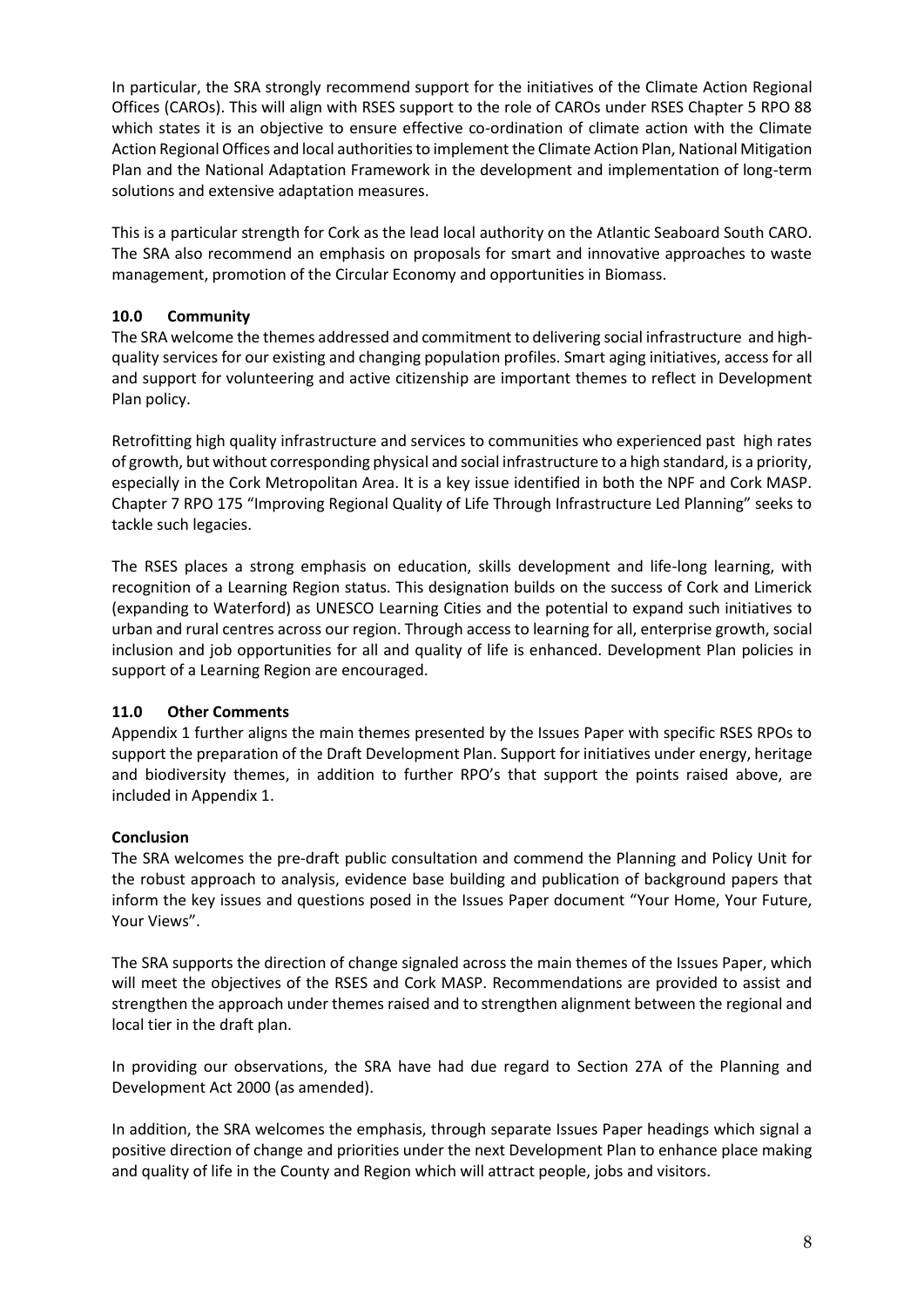As the pre-draft process advances and details emerge for the Core Strategy and the distribution of growth targets within this development plan cycle of 2022-2028, especially through Housing Need Demand Assessment, the SRA will have further recommendations at the appropriate stages.

Further engagement with the SRA as a key stakeholder and the Planning Policy Unit of Cork County Council in the development of the Draft Development Plan is encouraged. The RSES team are available for future consultation and clarities required regarding this submission and during the pre-draft preparation stages.

#### **Mise le meas**

\_\_\_\_\_\_\_\_\_\_\_\_\_\_\_ David Kelly Director Southern Regional Assembly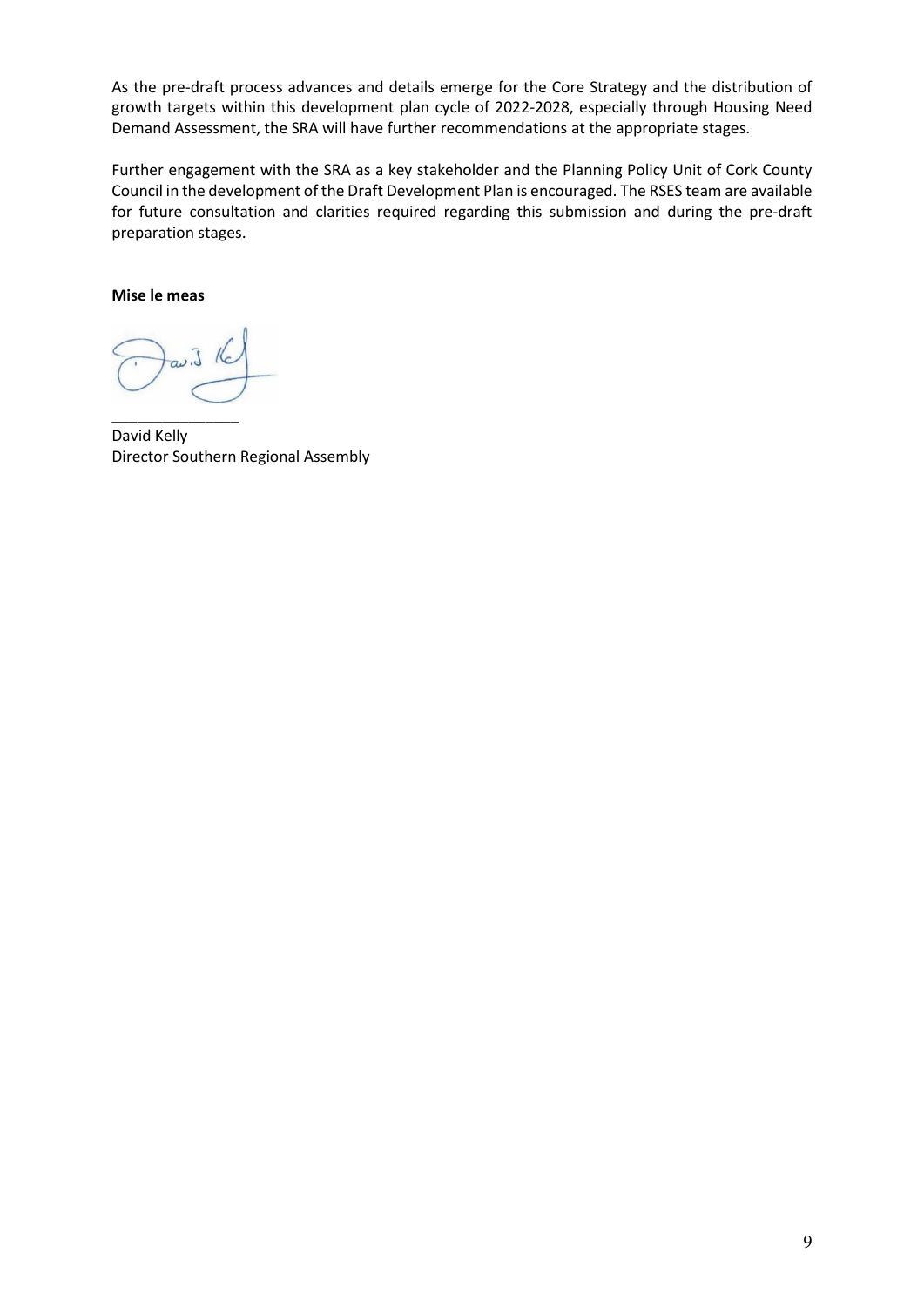# **Appendix 1**

# **Alignment of Key Themes in the Issues Paper with RSES Regional Policy Objectives (RPOs)**

### **People and Places**

- 1) Welcome reference to RSES objectives and targets in Sections 1.1.3, 2.5.1, 2.7.9 and Table 2.1, of Background Paper No 2.
- 2) In planning for infrastructure led growth, note the role of Key Towns (Mallow and Clonakilty) under RPO 11, RPO 19 and RPO 23.
- 3) The SRA note the benefits of 10-minute neighbourhoods are cited in Background Paper No 8 Transport and Mobility. This sustainable concept is positive for placemaking and is supported in RSES Section 3.9 Placemaking and specifically in Chapter 7, RPO 176 "10-minute City and Town Concepts".
- 4) Infrastructure investment across the different tiers of settlements are addressed under:
	- o RPOs 4 "Infrastructure Investment";
	- o RPO 7 "Delivery and Funding";
	- o RPO 8 "Investment to Deliver on the Vision for Metropolitan Areas";
	- o RPO 9 "Holistic Approach to Delivering Infrastructure";
	- o RPO 11 "Key Towns"; and
	- o RPO 26 "Towns and Villages".
- 5) See also Chapter 8 RPOs:
	- o RPO 208 "Irish Water and Water Supply";
	- o RPO 209 "Strategic Water Supply Projects";
	- o RPO 211 "Irish Water and Waste Water";
	- o RPO 212 "Strategic Wastewater Treatment Facilities"; and
	- o RPO 213 "Rural Wastewater Treatment Programmes".
- 6) Support for a sustainable place framework for towns and villages, including New Homes in Small Towns and Villages and co-ordination with Irish Water and other stakeholders to deliver investment in water and wastewater treatment is supported under RSES Chapter 3, Section 3.6 Towns and Villages and RPO 26.

#### **Settlements and Placemaking**

- 1) Welcome reference to the RSES in Sections 2.1.9 to 2.1.16 of Background Paper No 4 including the importance of the region's settlement hierarchy applied to Cork.
- 2) A key message of the RSES under RPO 2 "Planning for Diverse Areas" is that the overall strategy builds on cities and their associated metropolitan areas as engines of growth and seeks, in parallel, to re-position the Region's strong network of towns, villages and diverse rural areas in an economically resilient, imaginative and smart way.
- 3) Opportunity for the Development Plan to support project partnerships and collaborations across settlements under Section 3.8 (RPO 28 "Collaboration/Partnership", RPO 29 "Rural Settlement Networks" and RPO 30 "Inter-Urban Networks as Regional Drivers of Collaboration and Growth").
- 4) Cork MASP Policy Objective 4 "Cork Metropolitan Area Regional Interactions" also supports the role for networks.
- 5) Cork MASP Policy Objective 1 (e) which is a specific support for the County Metropolitan Towns seeking high quality of life attributes, mixed use zonings and investment towards retrofitting quality infrastructure (physical, social, recreational) for existing communities in addition to infrastructure for future growth.
- 6) Cork MASP Section 7.3 -7.4 sets out high-level infrastructure priorities for strategic residential growth areas including Monard SDZ, Midleton, Cobh, Carigtwohill, Carrigaline, Passage West and other metropolitan settlements.
- 7) Tailored approaches to high density are supported under RSES Chapter 3 Section 3.9 Placemaking , which seeks higher densities taking account of the need for variability and flexibility of local circumstances and an evidence-based approach.
- 8) Welcome reference to the Cork Metropolitan Transport Strategy in Sections 2.1.30 to 2.1.32 of Background Paper 4. The importance of higher density land use and transport planning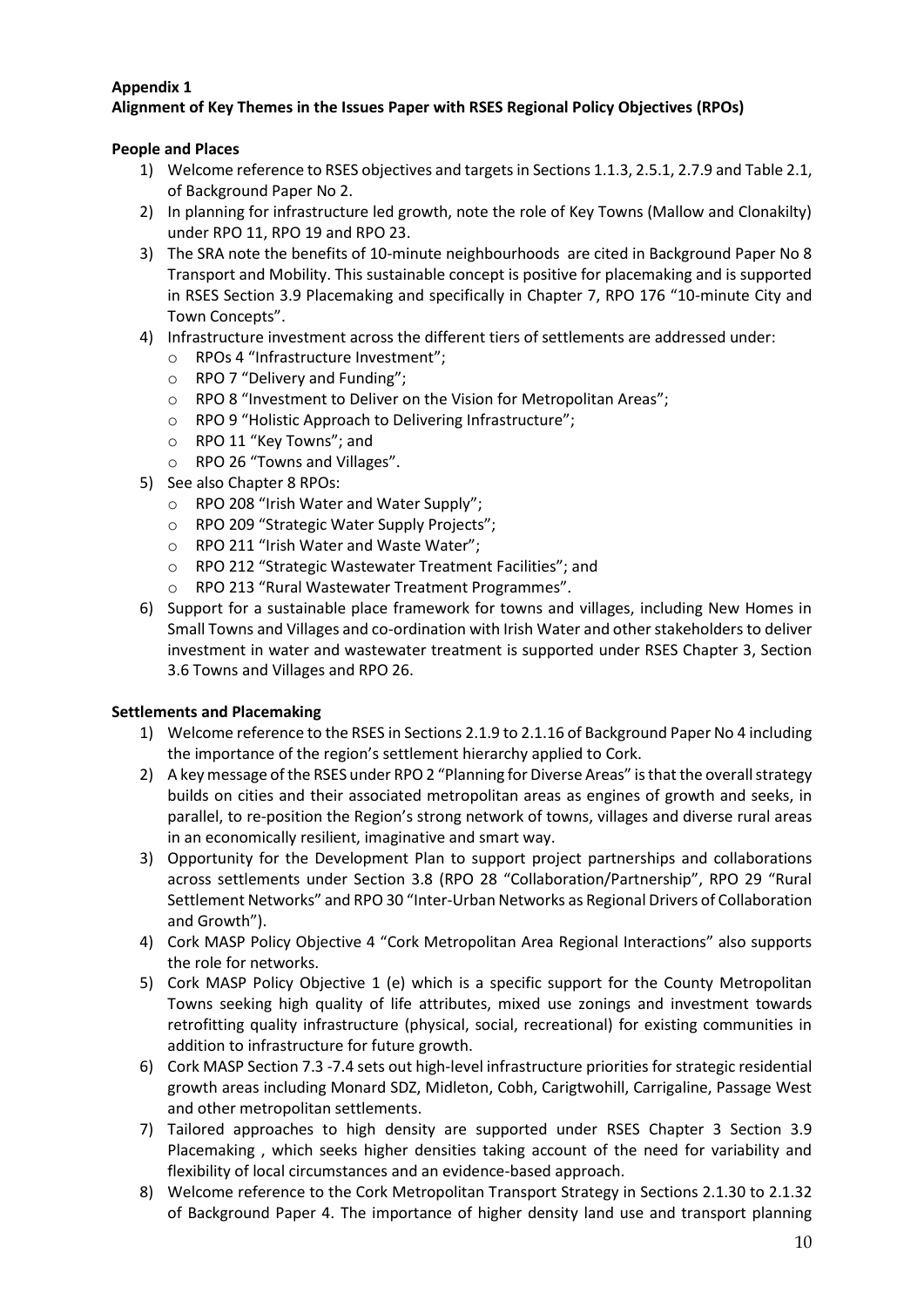integration is a key theme in RSES Chapter 6 which should be reflected in the settlement and placemaking strategy. In particular, the following RPOs address the themes and direction of change needed:

- o RPO 151 Integration of Land Use and Transport;
- o RPO 152 Local Planning Objectives;
- o RPO 157 Local Transport Plans; and
- o RPO 165 Higher Densities.
- 9) Quality placemaking is at the core of RSES. Chapter 3 and Chapter 4 places a strong emphasis on quality placemaking principles to attract growth and regeneration of urban centres and enterprise growth (as identified it a key policy area also for the IDA to attract investment). Refer to RPO 31 Sustainable Place Framework and RSES Chapter 4, Section 4.7 Placemaking for Enterprise Development for guiding principles to assist initiatives.
- 10) In setting priorities for the metropolitan area, the following RSES objectives and content will assist:
- RPO 7 to RPO 9 seek investment and actions to deliver holistic physical and social infrastructure packages to facilitate infrastructure led growth in the metropolitan area. RPO 10 in addition supports a number of active land management measures to achieve compact growth and progress regeneration and development in the metropolitan area, which are applicable to metropolitan settlements.
- Cork MASP Objective 1 seeks delivery of holistic infrastructure packages for the metropolitan towns, retrofitting physical and social infrastructure, regeneration, mixed uses and services to improve the quality of life across metropolitan towns for existing communities in addition to servicing future growth.
- Cork MASP Section 5.0 sets out regional targets for the metropolitan area which can be addressed through the Core Strategy and additionally, Tables under Section 7.3 and 7.4 provide regional support for infrastructure priorities to enable regeneration and compact growth of metropolitan settlements.

In addition to improving services in the metropolitan towns, the SRA note Monard SDZ as an identified enabler under the NPF and RSES for the Cork MASP as a planned new rail based metropolitan town. Significant phased SDZ infrastructure packages are required, including rail station infrastructure, new road infrastructure, water and waste water supply.

#### **Water and Wastewater Infrastructure**

- 1) RSES Chapter 3, Section 3.6 Towns and Villages contains several regional policy positions for infrastructure led growth of smaller settlements and seeks co-ordination between local authorities and Irish Water and other stakeholders to deliver investment in the sustainable development of water and waste water treatment services for rural towns and villages.
- 2) RPO 26 "Towns and Villages" specifically seeks under part (f) co-ordination between Irish Water and other stakeholders to deliver water and waste water infrastructure. Part (g) of the objective supports New Homes in Small Towns and Villages initiatives and seeks collaboration with Irish Water and stakeholders for serviced sites initiatives.
- 3) Chapter 9 Implementation and RPO 227 "Investment and Funding" supports Local Authorities and communities in achieving the drawdown of investment funds. The potential for funding streams to address services infrastructure that are part of, and add additionality to, an overall regeneration strategy for smaller settlements. Types of activities supported under the NPF Rural Regeneration Development Fund include *"Measures to address infrastructural deficiencies in relation to services, access, or other infrastructure that may be needed to support town or village regeneration" .*
- 4) Infrastructure investment across the different tiers of settlements are addressed under:
	- RPOs 4 "Infrastructure Investment";
	- RPO 7 "Delivery and Funding";
	- RPO 8 "Investment to Deliver on the Vision for Metropolitan Areas";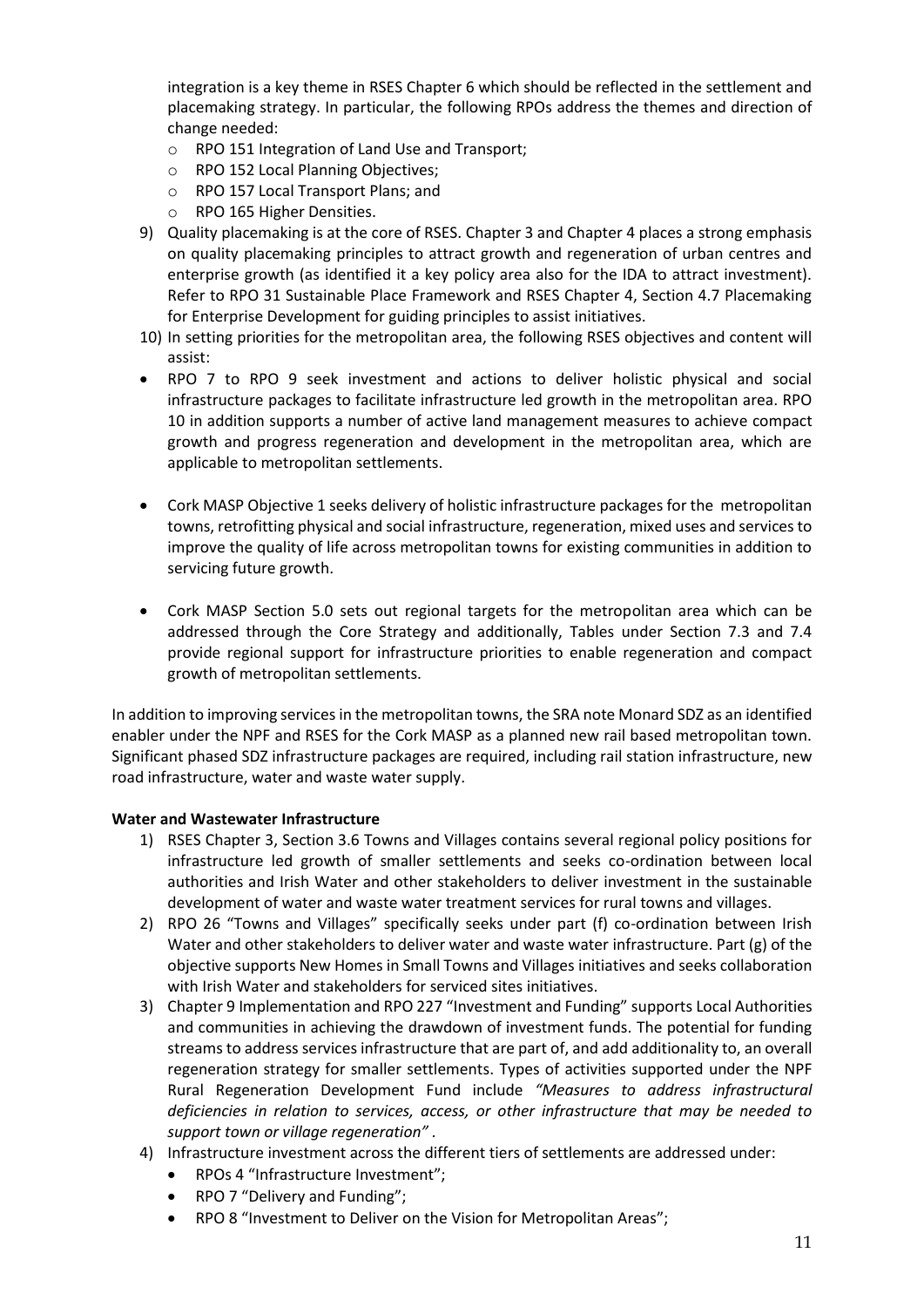- RPO 9 "Holistic Approach to Delivering Infrastructure";
- RPO 11 "Key Towns"; and
- RPO 26 "Towns and Villages".
- 5) See also in Chapter 8:
	- RPOs 208 "Irish Water and Water Supply";
	- RPO 209 "Strategic Water Supply Projects";
	- RPO 211 "Irish Water and Waste Water";
	- RPO 212 "Strategic Wastewater Treatment Facilities"; and
	- RPO 213 "Rural Wastewater Treatment Programmes".

## **Economy and Employment**

- 1) Welcome the comprehensive cross references to both the settlement and economic components of the RSES in Section 2.2.12 to 2.2.32 of Background Paper 6.
- 2) Welcome the recommendation to align drivers for economic growth with principles of the RSES settlement strategy. For example, Table 5.1 Employment Hierarchy in the pre-draft consultation Background Paper 6 recommends:
	- o Metropolitan Cork Strategic Employment Areas of Carrigtwohill, Little Island, Ringaskiddy, Whitegate and other Metropolitan Towns including Midleton, Carrigaline, Cobh and Passage West.
	- o Mallow and Clonakilty Key Towns
	- o Networks such as
		- o North Cork Agri Food Network
		- o West Cork Marine Network
		- o Cork Ring Network
- 3) Reflect interaction between the County's economic drivers with wider regional economic drivers, enabled through enhanced regional connectivity. These include collaboration across the Region's three metropolitan areas of Cork, Limerick-Shannon and Waterford and the Atlantic Economic Corridor which complement the economic roles of the County's metropolitan area, Key Towns and Networks. Refer to RSES Chapter 3, RPO 6 "Collaboration Between Metropolitan Areas" and Chapter 4 Section 4.4 "Our Region's Economic Engines".
- 4) Reflect the strategic theme of enhanced connectivity to enable economic spread between regional engines, support for which is specifically addresses under RSES Chapter 6 RPO 166 "Investment in Strategic Inter Regional Multi-Modal Connectivity to Metropolitan Areas and Economic Corridors".
- 5) Background Paper 6 reflects three out of five key principles that underline the RSES economic strategy (Smart Specialisation, Clustering and Placemaking for Enterprise Development). It is important the County's economy policies also integrate the following principles as detailed in RSES Chapter 4, Section 4.2 Economic Strategy:
	- o Knowledge Diffusion (RSES supports a Learning Region, developing our human capital through developing skills, talent, life-long learning and collaboration with higher education institutes, Regional Skills Forum and the Educational and Training Boards)
	- o Capacity Building (capacity to bid for and win competitive bids for funding and capacity to respond to emerging challenges).
- 6) Strategic employment locations, which are drivers of economic growth for the Cork Metropolitan Area, are supported under Section 8 and Section 8.3 Distribution of Employment Growth of the Cork MASP. Infrastructure investment for Ringaskiddy, Marino Point, Little Island, Carrigtwohill, Whitegate-Ireland's Energy Park and the Port of Cork is cited and supported. The role of Metropolitan Towns is supported in Cork MASP Section 7. In addition,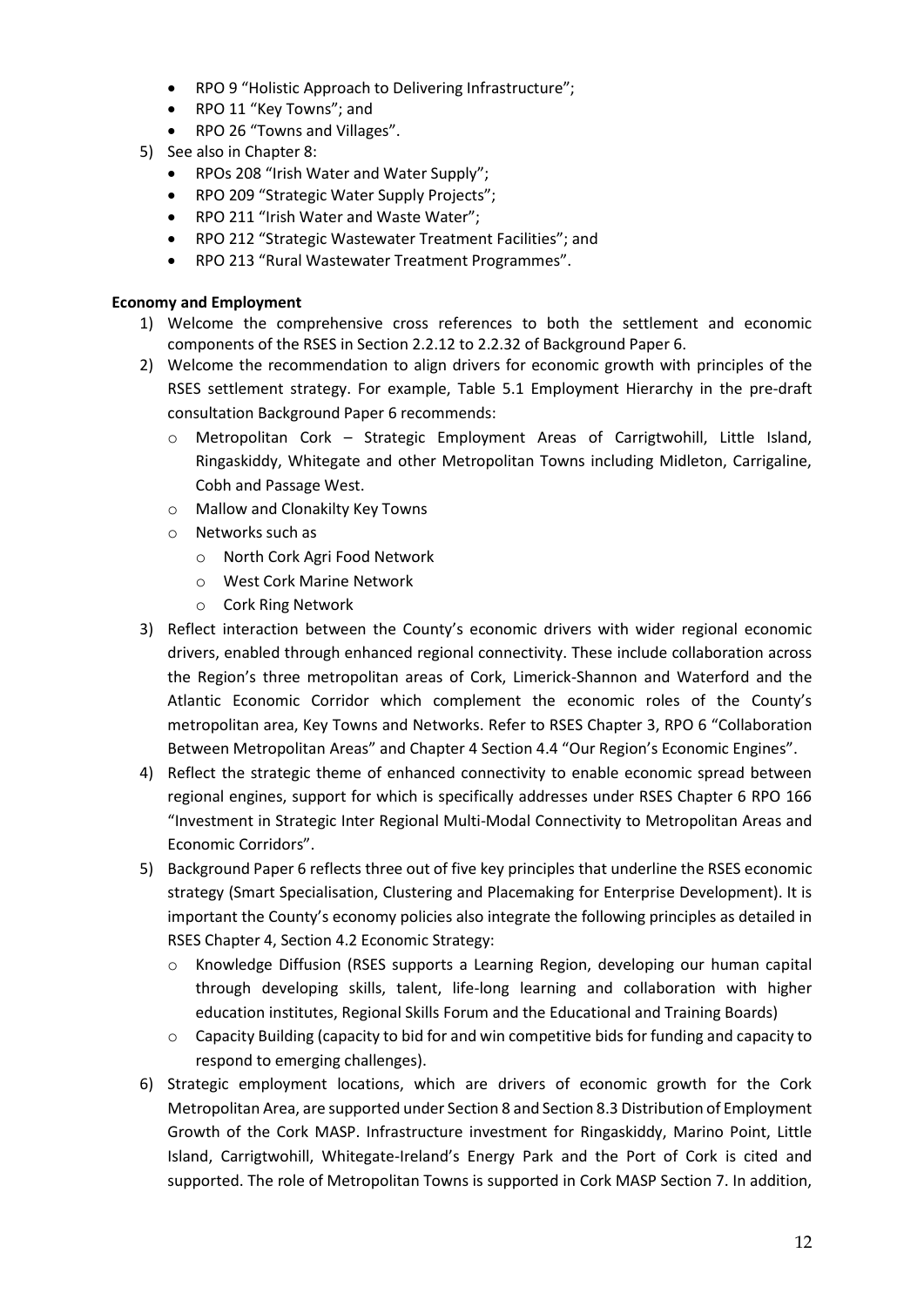support for role of the Cork Metropolitan Area as an economic engine of growth is provided through:

- o Cork MASP Policy Objective 10 "Enterprise Support, Education and Access to Talent";
- o Cork MASP Policy Objective 11 "Transition to Digital Future";
- o Cork MASP Policy Objective 12 "Infrastructure for Strategic Employment Locations"; and
- o Cork MASP Policy Objective 13 "Port of Cork".
- 7) The theme of rural innovation is strongly supported in the RSES. The RSES supports diversity, innovation and a network of viable rural towns and villages to ensure economic resilience and job creation. The Development Plan should reflect RSES Chapter 4 Section 4.5 Rural Development and RPOs 43-50 (addressing themes of the Common Agriculture Policy, Action Plan for Rural Development, digital infrastructure, rural partnership models, innovation hubs and diversification). RSES good practice examples of innovation in rural areas cite examples in County Cork including Teagasc Moorepark Research and Innovation Centre, Ludgate Hub in Skibbereen and the Council's network of E Centres.
- 8) The theme of digital infrastructure, Smart Cities and a Smart Region are also strongly supported in Chapter 6 as follows:
	- o RPO 134 "Smart Cities and Smart Region";
	- o RPO 135 "High Quality High Capacity International Digital Transmission";
	- o RPO 136 "National Broadband Plan";
	- o RPO 137 "Mobile Infrastructure"; and
	- o RPO 138 "Digital Strategies".
- 9) Tourism is addressed as a key sector and is supported under RSES Chapter 4, Section 4.6 Sector Development Opportunities, RPO 53 Tourism and Cork MASP Policy Objective 15 Cork MASP Tourism.
- 10) The Marine Economy and opportunities for the Region under the National Marine Planning Framework is also a key sector in RSES Chapter 4 with significant RPO support. Support to marine sectors will be addressed under this separate heading, as per the Issues Paper.
- 11) Support for the role of data centres is also reflected in the RSES. Refer to RSES Chapter 6 RPO 135 "High Quality High Capacity International Digital Transmission" and Chapter 8 Section 8.2 "Strategic Energy Grid" and RPO 221 "Renewable Energy Generation and Transmission Network".

## **Transport and Mobility**

Welcome the cross referencesto RSES Chapter 6 Connectivity, principles of the Regional Transport Strategy and the Cork Metropolitan Area Transport Strategy (CMATS) Section 2.2.12 to 2.2.32 , Section 3.4.7 and Section 5.2 of Background Paper 8.

- 1) Both the RSES and Cork MASP integrate transport priorities for the Cork Metropolitan Area, seek the distribution of population and employment growth aligned with transport infrastructure planning and support the implementation of infrastructure projects under CMATS. Reference that support the pre-draft consultation themes can be found as follows:
	- o RPO 164 "Metropolitan Area Transport Strategies";
	- o Cork MASP Policy Objective 7 "Integrated Landuse and Transport Planning"; and
	- o Cork MASP Policy Objective 8 "Key Transport Objectives (to be informed by and subject to the recommendations of) the Cork Metropolitan Area Transport Strategy".
- 2) References to strategic connectivity between metropolitan areas, economic corridors, Key Towns, networks, ports and airports are supported by RSES , especially:
	- o RPO 166 "Investment in Strategic Inter Regional Multi-Modal Connectivity to Metropolitan Areas and Economic Corridors"; and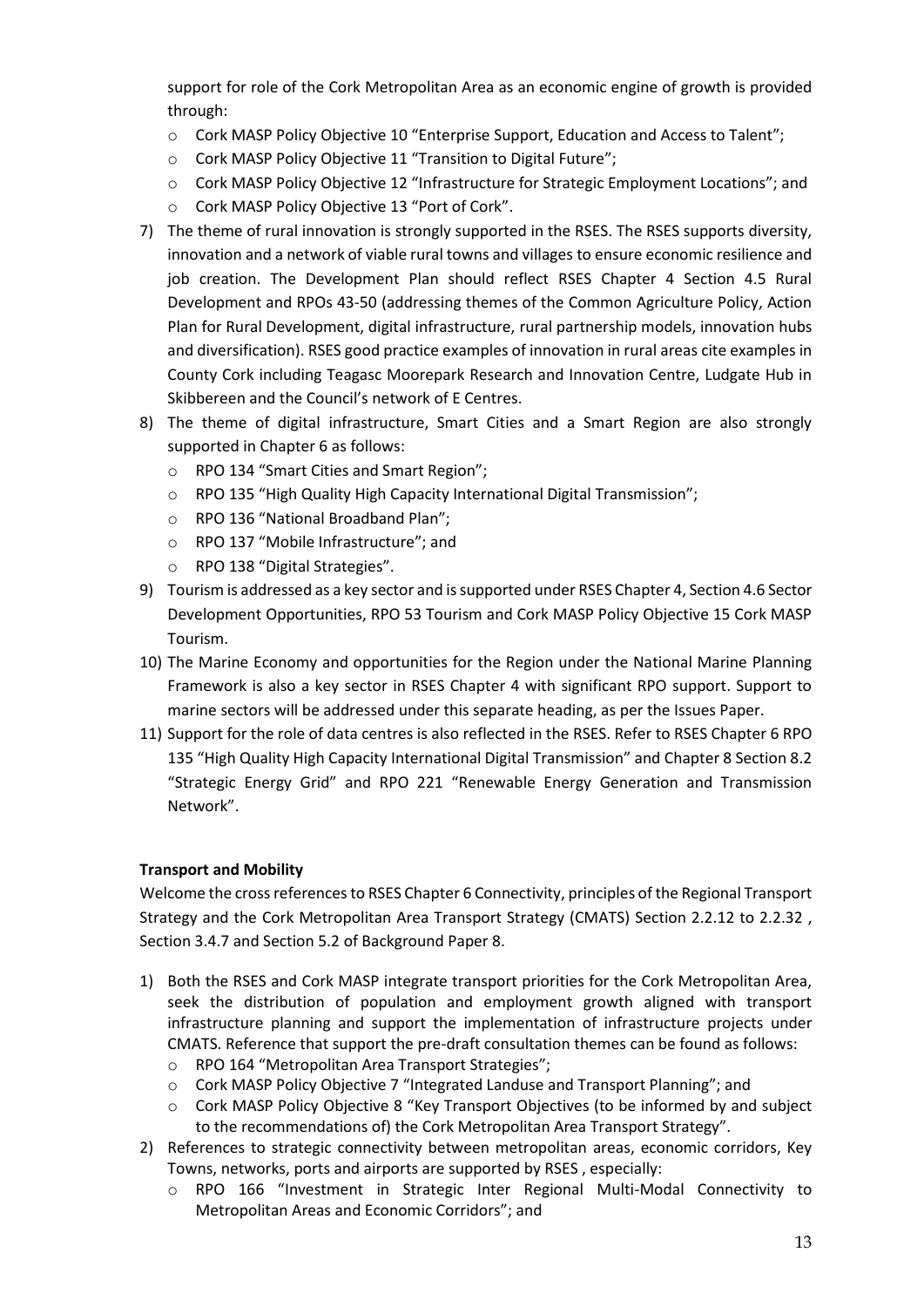- o Cork MASP Policy Objective 4 "Cork Metropolitan Area Regional Interactions".
- 3) Strengthened emphasis on the importance of the efficient movement of freight, maintaining and strengthening the TEN-T Network through the County and maintaining and strengthening the strategic rail network is recommended. Important references include:
	- o RPO 140 "International Connectivity";
	- o RPO 141 "Regional Freight Strategy";
	- o RPO 146 "High Quality International Connectivity-Ports"; and
	- o RPO 170 Rail
- 4) Strengthened emphasis on metropolitan, cross county and inter county greenway connections (building on the Midelton to Youghal Greenway initiative) are encouraged and supported by :
	- o RPO 174 "Walking and Cycling";
	- o RPO 200 "Green Infrastructure and Recreation";
	- o RPO 201 "National Trails, Walking Routes, Greenways and Blueway Corridors"; and
	- o Cork MASP Policy Objective 17 "Metropolitan open Space , Recreation and Greenbelt Strategy".
- 5) Support for effective land use and transport planning integration, shift to sustainable modes and achievement of the Avoid-Shift-Improve policy approach is provided under RSES Section 6.3.6 Transport Investment Priorities. RPOs in support of the themes raised include:
	- o RPO 151 "Integration of Land Use and Transport";
	- o RPO 152 "Local Planning Objectives";
	- o RPO 157 "Local Transport Plans";
	- o RPO 160 "Smart and Sustainable Mobility";
	- o RPO 161 "Smart Mobility";
	- o RPO 162 "Multi-Modal Travel Integration"; and
	- o RPO 163 "Sustainable Mobility Targets".
- 6) Road based transport is often the only viable and sustainable mode for rural and peripheral locations. It is essential for "life lines" whereby smaller urban settlements and rural areas can access essential services, including health, education, retail, employment etc. and interchange with other public transport modes in key settlements through a safe and well-maintained road network. A high-quality road network is needed for successful rural public transport services, the movement of freight and emergency services. In larger urban areas, strategic road investment for orbital routes can facilitate a more efficient separation of economic and HGV movements, reduce congestion in the urban cores to improve the public realm, interchange facilities and active travel and allow new bus corridors to be established. Greater use of our road network for public transport, inter-regional bus services and local bus services, is an opportunity to encourage greater modal change. The County Development Plan should ensure investment in road infrastructure is also framed in economic, social, environmental and sustainable transport terms (bus networks). References in support of the strategic road network include:
	- o RPOs 167 "National Road Projects";
	- o RPO 168 "Investment in Regional and Local Roads";
	- o RPO 171 "Bus"; and
	- o Cork MASP Policy Objective 9 Strategic Road Network Improvements.
- 7) Recommended references for the Development Plan also include RSES Chapter 6 RPOs 158 Intra-Regional Rural Connectivity, RPO 159 Role of Transport in Access for All, RPO 172 Rural Transport and RPO 173 Tourism Corridors (services along the key national tourism corridors).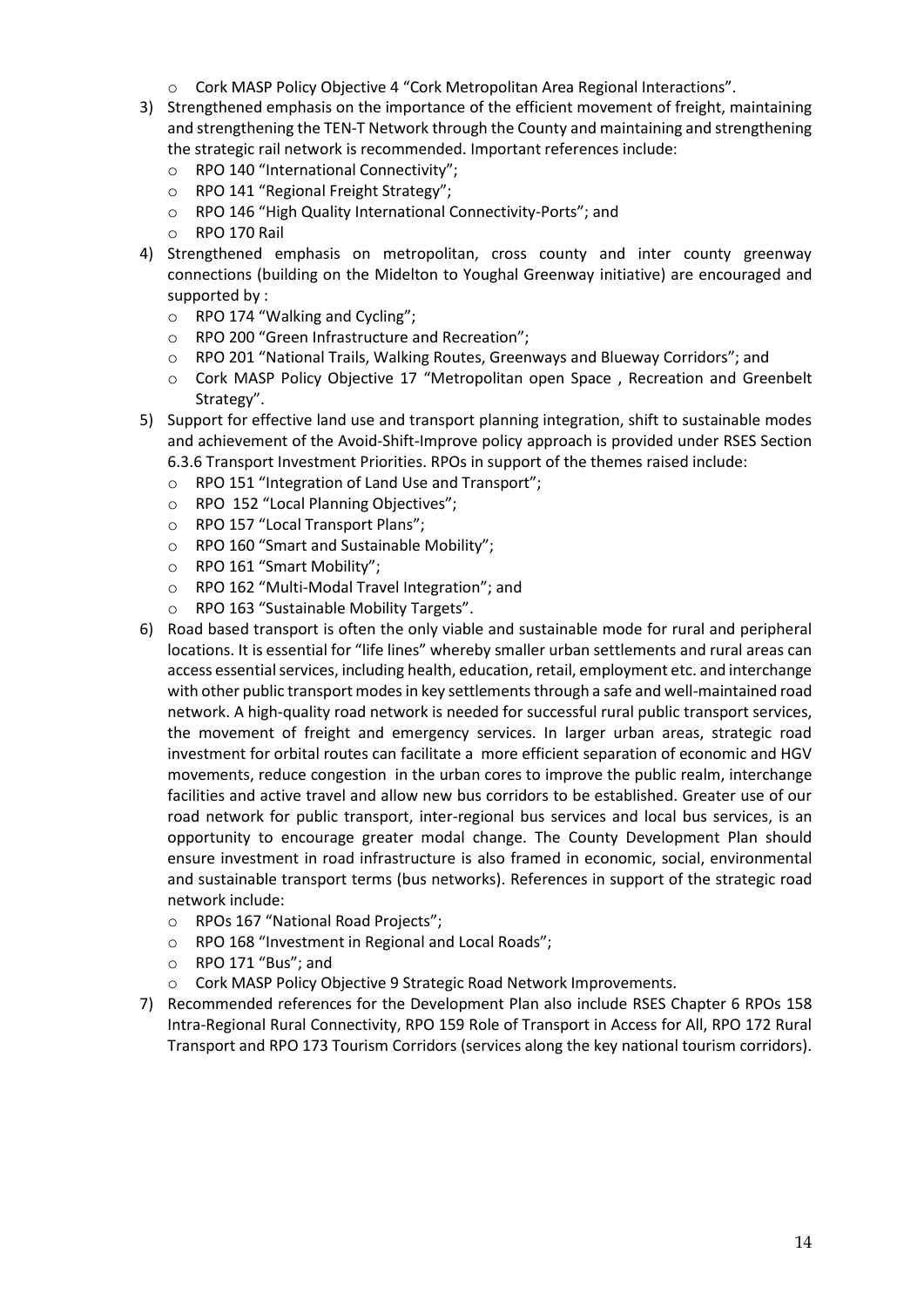#### **Marine**

- 1) The opportunities for the Southern Region under the National Marine Planning Framework (NMPF) are significant, with Cork playing a significant role for our Region to be a first mover under Marine Spatial Planning (RPO 78).
- 2) The opportunities for our Marine Sector which support Cork's maritime assets can be referenced at:
	- o RSES Chapter 4 Section 4.9 Marine and Coastal Assets and Section 4.9.2 Growing the Blue Economy;
	- o RPO's 77-86, noting regional support for leadership across marine innovation, seafood sector, renewable off shore energy, marine clusters in ICT and biotechnology and support for our coastal and island communities (including Fishing Local Area Group-FLAGdevelopment strategies);
	- o Reference RPO 79 in particular which supports a Strategic Integrated Framework Plan initiative for Cork Harbour;
	- o RSES Chapter 6, Section 6.3.4.2 Our Region's Strategic Port and Harbour Assets and RPOs 142-147 supporting infrastructure investment and the economic role of our port assets;
	- o Cork MASP Section 2.3 Cork Harbour (a unique and strategic asset in the Cork Metropolitan Area);
	- o Cork MASP Policy Objective 3 "Cork Harbour" which requires and supports a Strategic Integrated Framework Plan initiative ; and
	- o Cork MASP Section 8.4 Role of Tier 1 Port of Cork and Specific Cork MASP Policy Objective 13 Port of Cork.

## **Climate Change**

- 1) The RSES is committed to implement regional policy consistent with the Climate Action Plan 2019. Important RPO's in support of climate action and transition to a low carbon society and economy to reference include:
	- o RPO 87 Low Carbon Energy Future;
	- o RPO 88 National Mitigation Plan and National Adaptation Framework;
	- o RPO 89 Building Resilience to Climate Change;
	- o RPO 90 Regional Decarbonisation;
	- o RPO 91 Decarbonisation in the Transport Sector;
	- o RPO 94 Decarbonisation in the Agriculture Sector; and
	- o RPOs 95-104 on Renewable Energy.
- 2) Supporting the initiatives of the Climate Action Regional Offices (CAROs) is strongly recommended. This will align with RSES support to the role of CAROs under RSES Chapter 5 RPO 88 which states it is an objective to ensure effective co-ordination of climate action with the Climate Action Regional Offices and local authorities to implement the Climate Action Plan, National Mitigation Plan and the National Adaptation Framework in the development and implementation of long-term solutions and extensive adaptation measures. This is a particular strength for Cork as the lead local authority on the Atlantic Seaboard South CARO.
- 3) The SRA recommend an emphasis on proposals for smart and innovative approaches to waste management and promotion of the Circular Economy (RPOs 107-108) and opportunities in Biomass (RPO 109).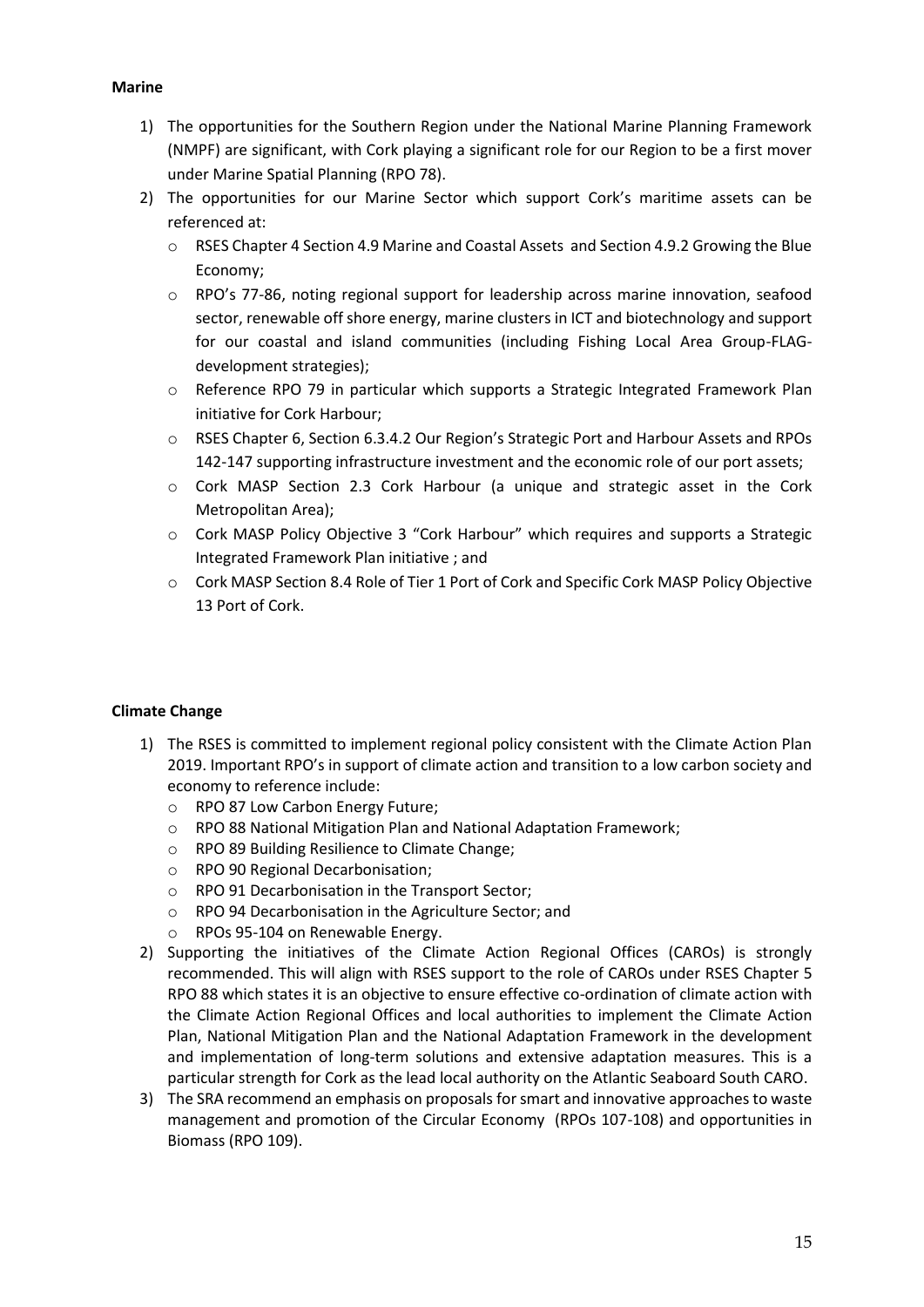#### **Green Infrastructure**

- 1) Strongly welcome and support the themes and direction of change signaled in the issues paper and in particular, welcome the reference to objectives of the RSES seeking greater integration of green infrastructure.
- 2) Recommend expanding the reference to Green and Blue Infrastructure (GBI) and also Nature-Based Solutions (NBS).
- 3) The GBI theme aligns with Local Authority commitments to Climate Action and will feature in mitigation, resilience and adaptation strategies. GBI and water conservation hits on both mitigation and adaptation.
- 4) References supporting the theme to note include:
	- o RPO 110 "Ecosystems Services"
	- o RPO 117 "Flood Risk Management and Biodiversity"
	- o RPO 122 " Sustainable Drainage Systems (SuDS)"
	- o *RPO* 124 "Green Infrastructure"
	- o *RPO* 125 "Green Infrastructure Corridors"
	- o RPO 126 "Biodiversity"
	- o Section 9.0 of the Cork MASP and Cork MASP Policy Objective 17 Metropolitan Open Space, Recreation & Greenbelt Strategy

#### **Biodiversity**

- 1) The SRA welcome and support the emphasis on biodiversity, which is given prominence as a standalone theme, complementary to Green Infrastructure, Climate Action, Heritage and the Environment. This is a positive signal on the direction of change needed for a greater appreciation on the role of bio-diversity for our environment, society and economy.
- 2) Reference RSES Chapter 5 Section 2.0 Protecting, Conserving and Enhancing Our Natural Capital, which supports ecosystems services which focuses on the way that the natural environment works as a system and the valuation of the natural environment to determine policy interventions to deliver net benefits to society. Payment for Ecosystems Services (PES) approaches are supported which brings economic thinking and a market mechanism into the provision of natural resources. Beneficial examples of good practice in our Region, including the Burren Programme, Duhallow Life, Mulkear River Catchment Project, BRIDE Project and the River Allow Catchment Management Group are cited.
- 3) Reference RSES Chapter 5 good practices and RPOs in support of the River Basin Management Plans, Flood Risk Management and Biodiversity and support for initiatives by the Local Authority Waters Programme.
- 4) Reference the following specific RPOs which are supportive of Local Authority actions in implementing measures to identify, conserve and enhance the biodiversity of our Region:
	- o RPO 126 Biodiversity
	- o RPO 127 Invasive Species
	- o RPO 128 All-Ireland Pollinator Plan
	- o RPO 129 Landscape

#### **Energy**

- 1) Welcome the themes addressed and commitment to greater generation and integration of renewable energy into our transmission networks.
- 2) The RSES supports the Southern Region as a Carbon Neutral Energy Region. At a strategic level, the RSES supports international energy connectivity through projects such as the Eirgrid Celtic Interconnector.
- 3) Objectives in RSES Chapter 3 support smart technologies for energy efficiency in retrofitting initiatives (RPO 38 Retrofitting Initiative Priorities).
- 4) Objectives in RSES Chapter 4 support the low carbon economy and bio-economy and include RPO 57 "National Policy Statement on the Bio-Economy", RPO 58 "Bio-Economy and Rural Areas" and RPO 56 "Low Carbon Economy". The case study of Tipperary's initiatives in low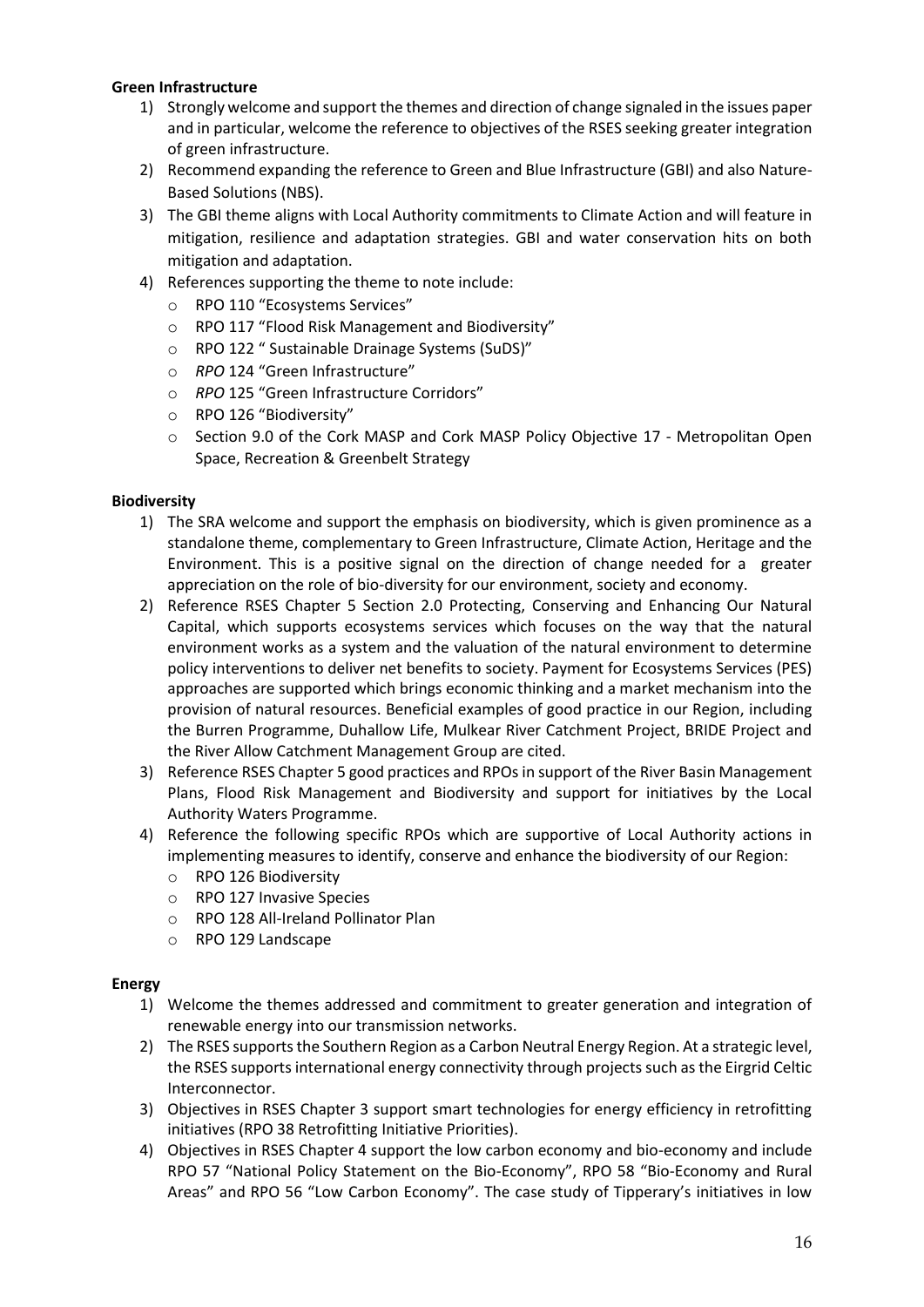carbon energy transition including it's role as a European Model Demonstrator Region in the bio-economy are of benefit for example initiatives at a County level.

- 5) RSES Chapter 4, Section 4.9.2 "Growing the Blue Economy" includes support for off shore energy resources and RPO 85 "Renewable Offshore Energy".
- 6) Objectives in RSES Chapter 8 support new energy infrastructure, delivery of networks, transition to new renewable energy technologies, the Integrated Single Electricity Market, renewable energy sources for data centres, indigenous renewable gas production, micro renewable generation local/community energy projects. Such objectives connect with climate action, regional decarbonisation and renewable energy objectives under Chapter 5 Environment. Chapter 8 also references the Gas Networks Ireland renewable gas injection facility project with Green Generation Limited and the GRAZE Gas project in Mitchelstown.
- 7) References included in Chapter 5 Renewable Energy include:
	- o RPO 95 "Sustainable Renewable Energy Generation"
	- o RPO 96 "Integration of Renewable Energy Sources"
	- o RPO 97 "Power Stations and Renewable Energy"
	- o RPO 98 "Regional Renewable Energy Strategy"
	- o RPO 99 "Renewable Wind Energy"
	- o RPO 100 "Indigenous Renewable Energy Production and Grid Injection"
	- o RPO 101 "International Hub for Energy Innovation"
	- o RPO 102 "Energy Research Funding"
	- o RPO 103 "Interconnection Infrastructure"
	- o RPO 104 "Energy Storage and Carbon Capture"
	- o RPO 105 "Clean Electric Heat Technologies & District Heating"
	- o RPO 106 "Future Proofing and Retrofitting"

#### **Community**

- 1) Welcome the themes addressed and commitment to delivering social infrastructure and highquality services for our existing and changing population profiles.
- 2) Retrofitting high quality infrastructure and services to communities who experienced past high rates of growth, but without corresponding physical and social infrastructure to a high standard, is a priority, especially in the Cork Metropolitan Area. It is a key issue identified in both the NPF and Cork MASP. Chapter 7 RPO 175 "Improving Regional Quality of Life Through Infrastructure Led Planning" seeks to tackle such legacies. Cork MASP Policy Objective 1 (e) specifically seeks support for communities in Metropolitan Towns through regeneration initiatives, investment to support retrofitting holistic infrastructures (physical, social, recreational, public transport, active travel networks including enhanced filtered mobility for pedestrians and cyclists inter alia) for vibrant metropolitan communities. Mixed use planning and infrastructure led growth is required for the future growth and regeneration of these settlements.
- 3) Refer to RSES Chapter 7 Quality of Life which addresses many issues raised for supporting our communities and for reference:
	- o RPO 176 "10-Minite City and Town Concepts";
	- o RPO 177 "Childcare, Education and Health Services";
	- o RPO 178 "Universal Health Services";
	- o RPO 179 "Diverse and Socially Inclusive Society";
	- o RPO 180 "Volunteering and Active Citizenship";
	- o RPI 181 "Equal Access";
	- o RPO 182 "Ageing Population"; and
	- o RPO 183 Digital Strategies.
- 4) The RSES places a strong emphasis on education, skills development and life-long learning, with recognition of a Learning Region status. RPOs for reference include:
	- o RPO 184 (support for higher education institutes and the new Munster Technological University;
	- o RPO 185 "New School Facilities";
	- o RPO 186 "Life Long Learning"